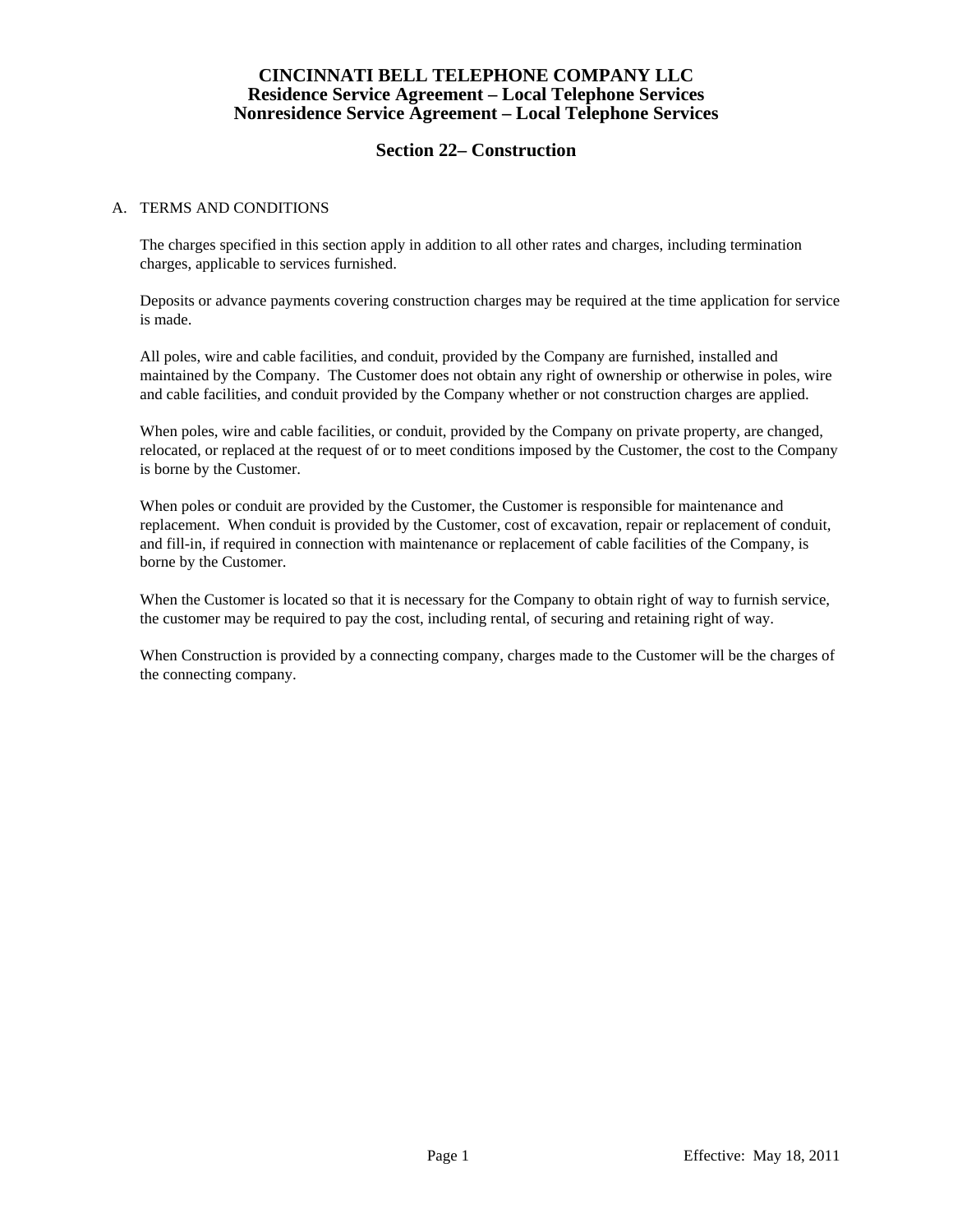# **Section 22– Construction**

#### B. POLE LINE CONSTRUCTION

1. General

 The regulations and charges specified in this part B. apply to pole line extensions required to serve applicants for service when the necessary pole line facilities are not available.

 When poles owned and maintained by others and used by the Company under joint use or other arrangements are employed, the construction charges to be applied are the same as those that would be applicable if the poles were provided by the Company. Following their first employment by the Company, poles of others used under joint use or other arrangements become a part of the general distribution pole line or entrance pole line facilities, as the case may be, of the Company for the purpose of determining whether such pole line facilities are available.

2. General Distribution Pole Line Facilities

 General distribution poles are poles used to support wire and cable facilities required to serve customers generally. Such poles are provided by the Company, or are owned and maintained by others and used by the Company under joint use or other arrangements.

3. Entrance Pole Line Facilities

 Entrance poles are located on private property used to support the entrance service wires required to serve one customer. Such poles are provided by the Company, or are owned and maintained by others and used by the Company under joint use or other arrangements.

 When entrance poles are required but are not available, the applicant is charged a construction charge equal to 50 percent of the estimated in-place cost of construction for entrance facilities in excess of 1,000 feet, measured along the path of construction.

 The Company will place its entrance service wires on poles owned and maintained by the applicant or others not provided under joint use arrangements, if in the Company's opinion the poles are properly located and suitable for such use. Permission to use such poles must be furnished to the Company free of cost. The Company may, after notice in writing to the Customer and without incurring any liability as a result, discontinue furnishing service in this manner if in the Company's opinion the poles are not properly maintained or used in accordance with accepted safety standards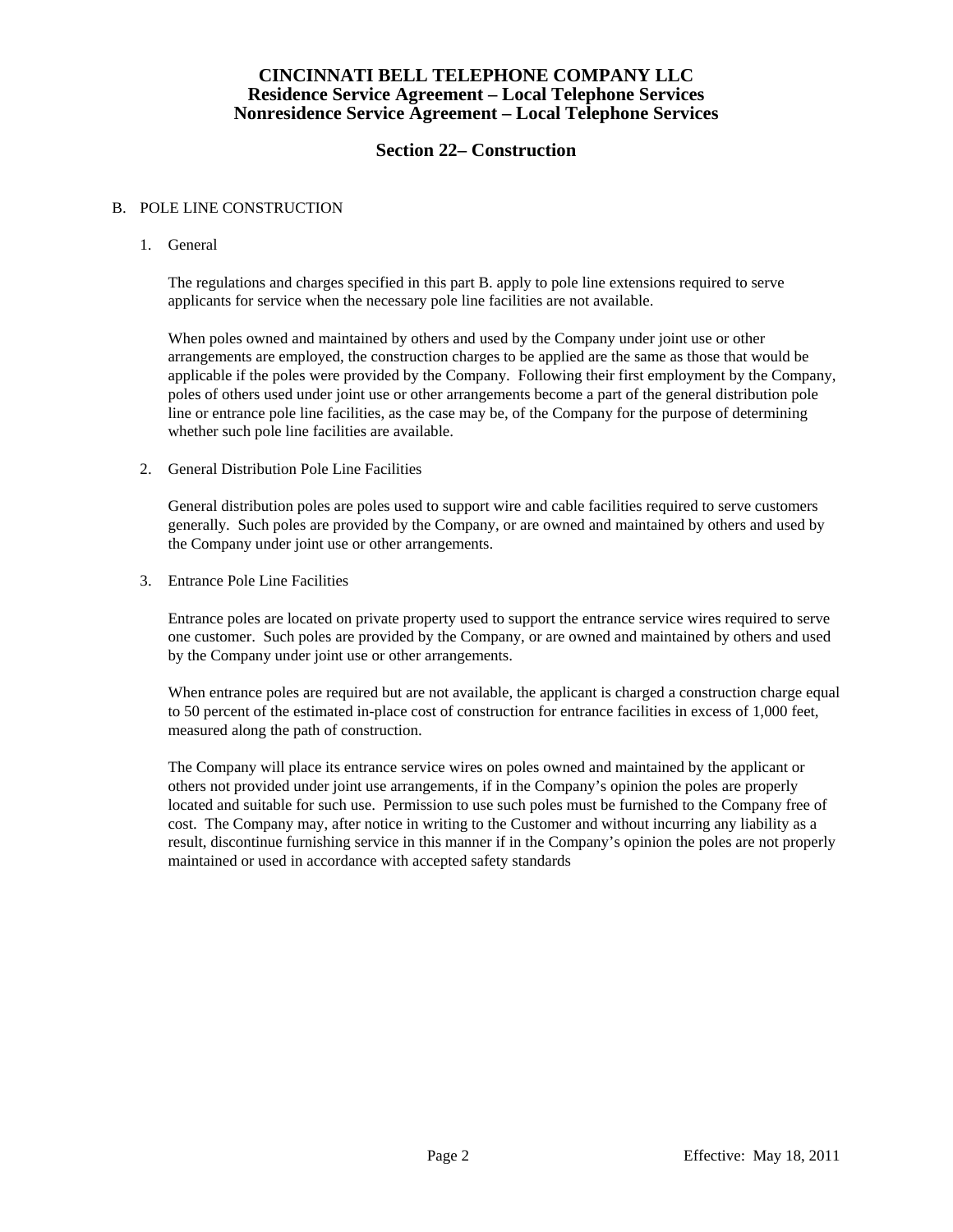# **Section 22– Construction**

#### C. UNDERGROUND CONSTRUCTION

1. General Distribution Underground Facilities

 General distribution underground conduit is conduit in which cable facilities required to serve customers generally are placed.

 The Company will place general distribution facilities underground without conduit where conditions are suitable, in the Company's opinion.

2. Entrance Underground Facilities

 Entrance underground facilities consist either of underground conduit in which the entrance underground cable is placed or, in lieu of conduit and where conditions are suitable, in the opinion of the Company, only of excavation and fill-in in which buried underground wires or cables are placed, on private property required to serve one customer. Entrance underground conduit and underground facilities without conduit are provided by the Company subject to the construction charges specified in this part C.2.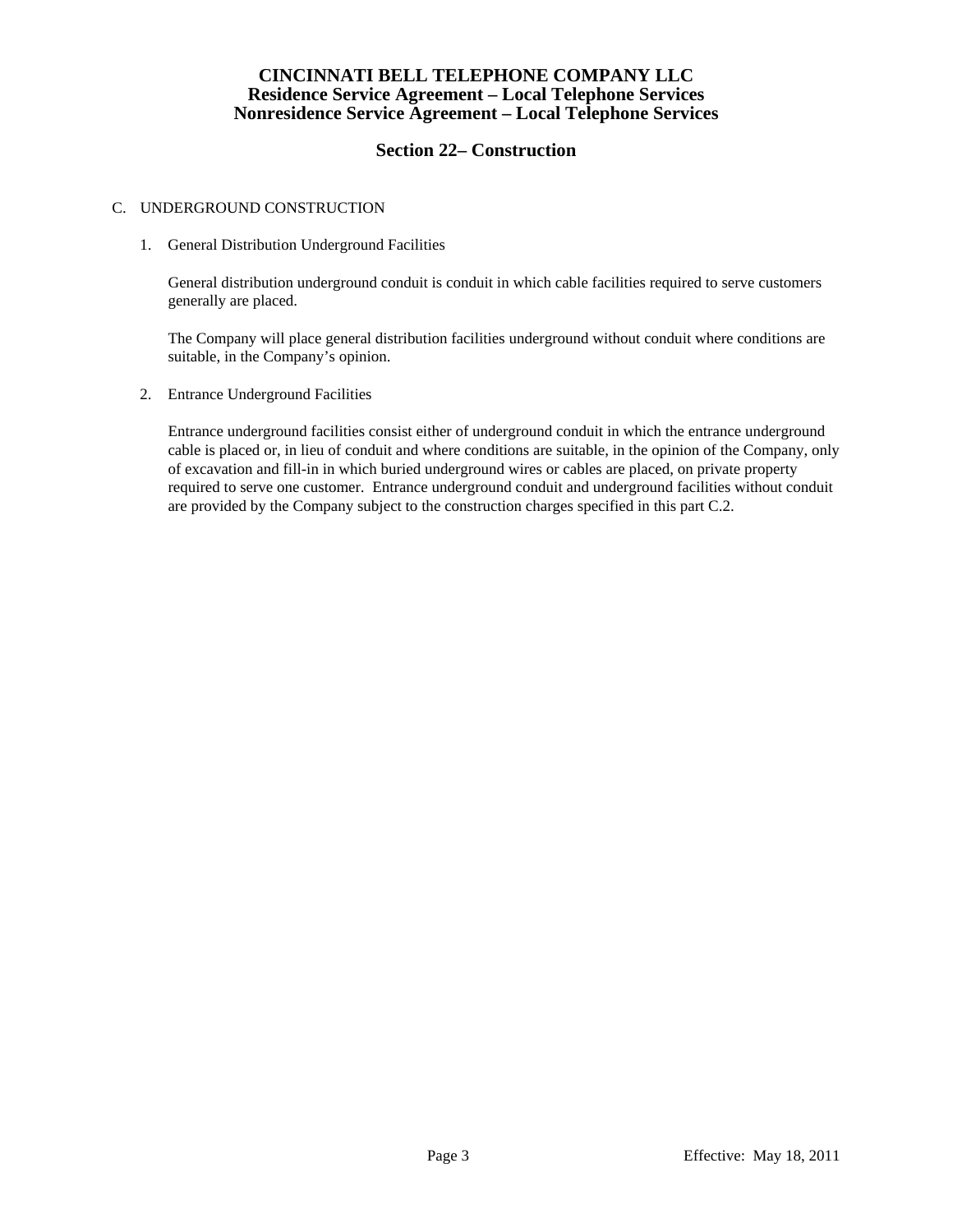## **Section 22– Construction**

#### C. UNDERGROUND CONSTRUCTION (Continued)

- 2. Entrance Underground Facilities (Continued)
	- a. Where the General Distribution System is Underground

 Where the general distribution system is underground, or is about to be placed underground, all existing customers and applicants along its route are required to arrange for entrance underground conduit or entrance underground facilities without conduit, to connect to the general distribution underground system.

 A construction charge is applied for entrance underground conduit equal to 50 percent of the estimated in-place cost of construction for such conduit.

 A construction charge is applied for excavation and fill-in without conduit in which buried underground wires or cables are placed, equal to 50 percent of the estimated cost for excavation and fill-in in excess of 1,000 feet, measured along the path of construction.

 If a group of customers or applicants request and it is feasible to do so, block distribution may be employed in which underground conduit is constructed from the public highway to one of the buildings and from there successively to the other buildings on the private property of the respective customers or applicants. In such cases the construction charge, as described in this Part C.2.a. is apportioned among the parties equitably, taking into consideration their respective locations.

 The Company will place its entrance underground cables in conduit provided and maintained by the customer or others if in the Company's opinion the conduit is properly located and suitable for such use. Permission to use such conduit must be furnished to the Company free of cost. The Company may, after notice in writing to the Customer and without incurring any liability as a result, discontinue furnishing service in this manner, if in the Company's opinion the conduit is not properly maintained or used in accordance with accepted safety standards.

 The Company will place its entrance facilities underground without the use of conduit where the excavation and fill-in is provided and maintained by the Customer or others and the construction is in accordance with the Company's specifications. Permission to use the trench must be furnished to the Company free of cost. The Company may, after notice in writing to the Customer and without incurring any liability as a result, discontinue furnishing service in this manner, if in its opinion the trench is not properly maintained or used in accordance with accepted safety standards.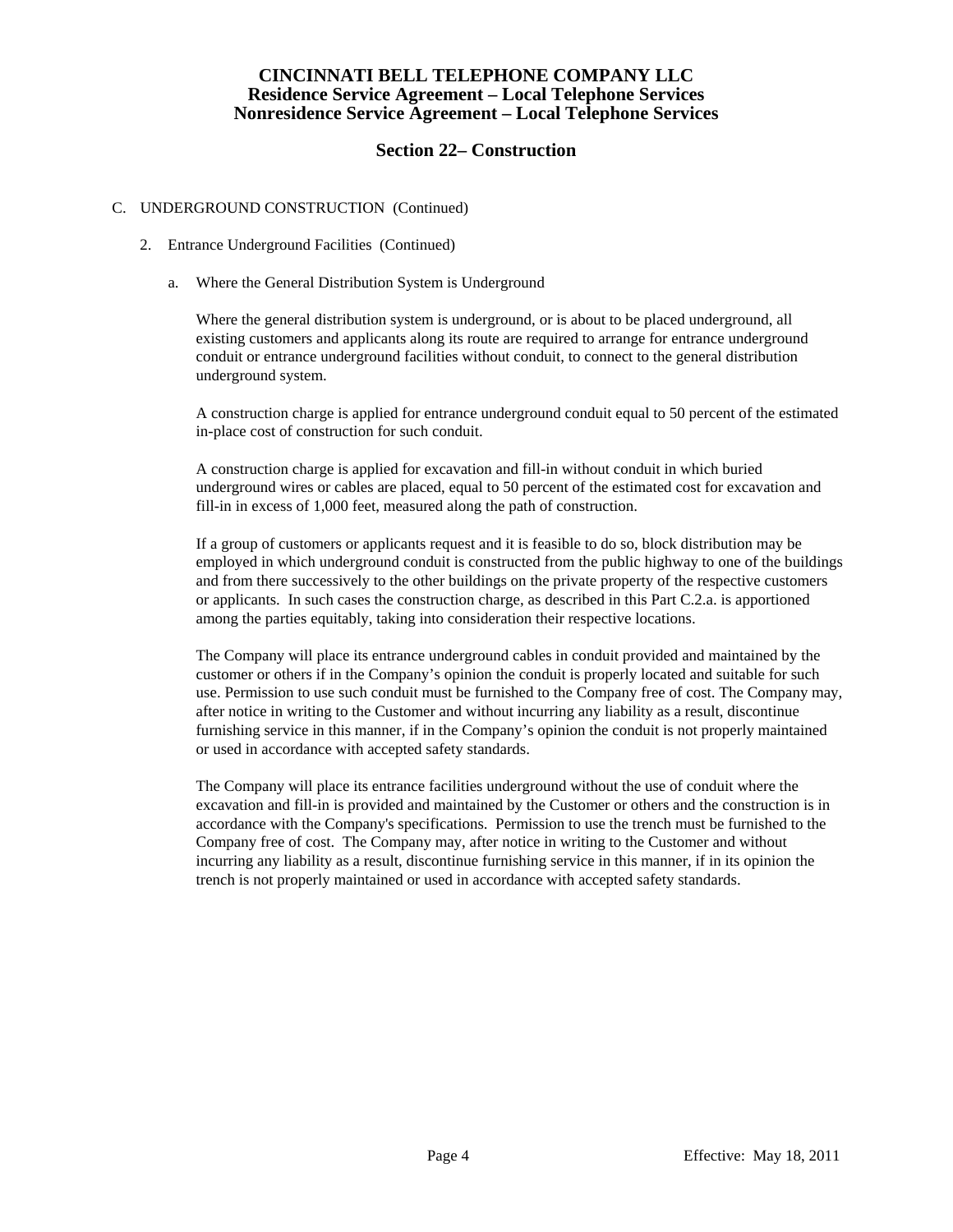# **Section 22– Construction**

### C. UNDERGROUND CONSTRUCTION (Continued)

- 2. Entrance Underground Facilities (Continued)
	- b. Where the General Distribution System is on Poles

 Where the general distribution system is on poles and is not to be placed underground, a Customer may arrange for an underground service connection subject to the regulations and charges specified in this Part C.2.b.

 Entrance underground conduit between the public highway and the building will be provided subject to the regulations and charges specified in this Part C.2. Excavation and fill-in without conduit between the public highway and the building will be provided at a construction charge equal to 50 percent of the estimated cost.

 Connection of the entrance underground facilities to the general distribution poles may be made in either of the following ways depending upon circumstances, subject to the charges indicated:

 The Company will provide general distribution underground facilities in the public highway between the nearest pole of the general distribution system and the point of connection with the entrance underground facilities, subject to a construction charge equal to the cost.

 The Company will erect an entrance pole at the terminus of the underground entrance facilities, and erect drop wires between this pole and a pole of the general distribution system subject to a construction charge equal to the in-place cost for the entrance pole.

 The necessary cable or buried wire facilities will be furnished by the Company subject to a construction charge based on the excess, if any, of the in-place cost of the cable or buried wire over the cost of entrance service wires that otherwise would have been employed.